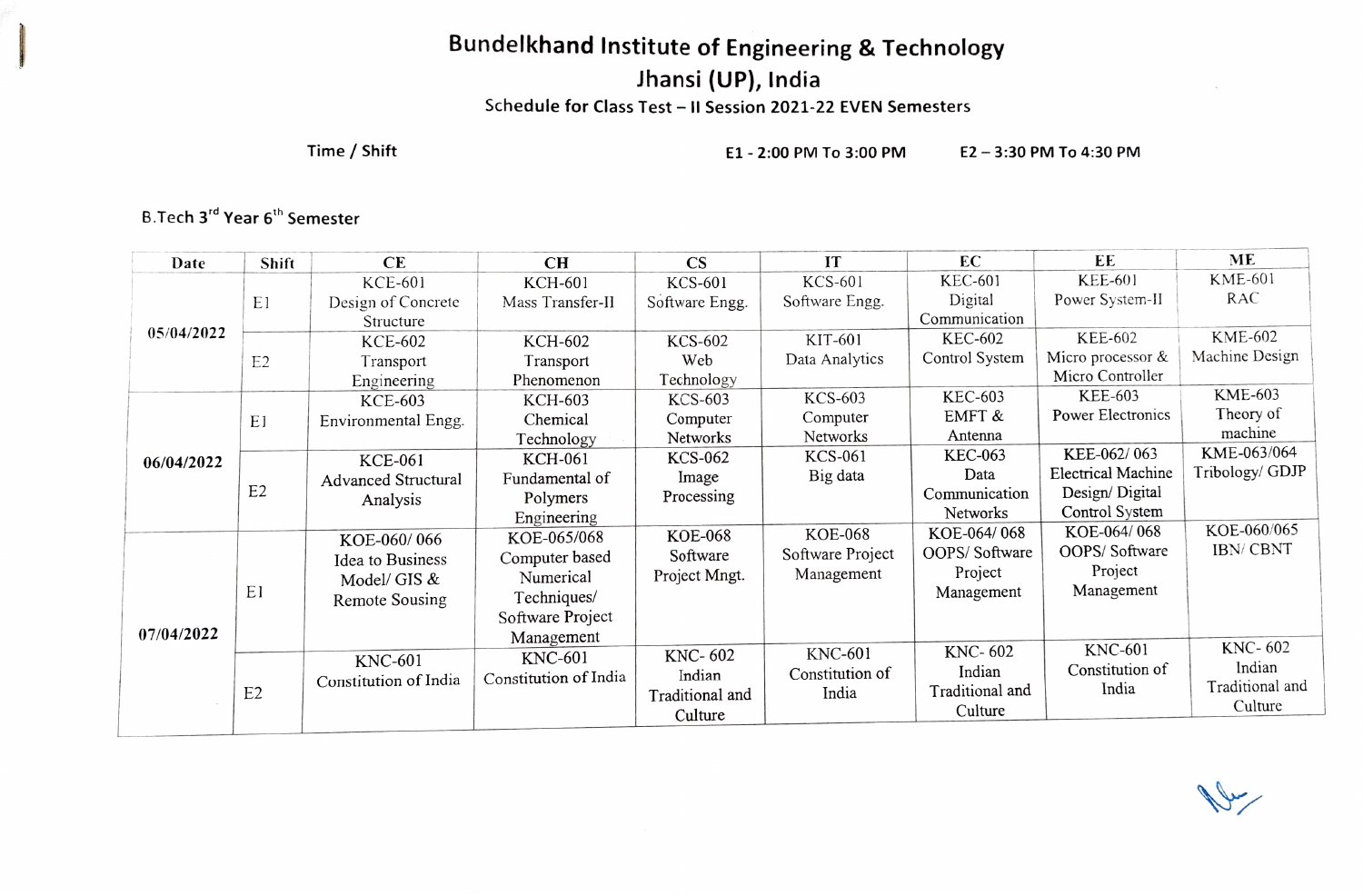# B.Tech. 4<sup>th</sup> Year 8<sup>th</sup> Semester (New Syllabus)

| Date       | Shift          | CЕ               | CН               | <b>CS</b>       | ТT               | EС              | EE                    | ME                |
|------------|----------------|------------------|------------------|-----------------|------------------|-----------------|-----------------------|-------------------|
| 05/04/2022 |                | <b>KHU 802</b>   | <b>KHU 802</b>   | <b>KHU 802</b>  | <b>KHU 802</b>   | <b>KHU-801</b>  | <b>KHU 802</b>        | KHU-801           |
|            |                | Project          | Project          | Project         | Project          | Rural           | Project Management    | Rural Development |
|            | ΕI             | Management &     | Management &     | Management &    | Management &     | Development     | & entrepreneurship    |                   |
|            |                | entrepreneurship | entrepreneurship | entrepreneurshi | entrepreneurship |                 |                       |                   |
|            |                |                  |                  |                 |                  |                 |                       |                   |
|            | E <sub>2</sub> | <b>KOE 083</b>   | <b>KOE-085</b>   | KOE-093         | KOE-093          | KOE-087         | <b>KOE-084</b>        | KME-091/096       |
|            |                | Entrepreneurshi  | Quality          | Data Mining &   | Data Mining &    | Human Values in | Introduction to Smart | Automation and    |
|            |                | p development    | Management       | ware Housing    | ware Housing     | Madhyasth       | Grid                  | Robotics MSBS     |
|            |                |                  |                  |                 |                  | Darshan         |                       |                   |
| 06/04/2022 |                | <b>KOE 094</b>   | KOE-096          | <b>KOE-081</b>  | KOE-081          | KOE-091         | KOE-096 Modelling &   | KOE-085/086       |
|            |                | Digital and      | Modelling &      | Cloud           | Cloud            | Automation &    | Simulation of Dynamic | Quality Mngt/     |
|            | E1             | Media marketing  | Simulation of    | Computing       | Computing        | Robotics        | Systems               | Industrial        |
|            |                |                  | Dynamic Systems  |                 |                  |                 |                       | Optimization      |
|            |                |                  |                  |                 |                  |                 |                       | Techniques        |

# B.Tech. 4<sup>th</sup> Year 8<sup>th</sup> Semester (Old Syllabus)

| Date       | Shift          | EC             | EE              | $\overline{\text{CS}}$ | <b>IT</b>          | ME             |
|------------|----------------|----------------|-----------------|------------------------|--------------------|----------------|
|            |                | <b>EEC-801</b> | EEE-801         | <b>ECS-801</b>         | <b>ECS-801</b>     | <b>EME-801</b> |
|            |                | Wireless &     | <b>UEET</b>     | Artificial             | Distributed System | Power Plant    |
|            | E1             | Communication  |                 | Intelligence           |                    | Engg.          |
|            |                |                |                 |                        |                    |                |
| 05/04/2022 |                | <b>EEC-802</b> | EEE-052         | <b>ECS-081</b>         | EIT-082            | <b>EME-055</b> |
|            |                | Electronics    | Advance Control | <b>Real Time</b>       | Multimedia         | Six sigma      |
|            | E2             | Switching      | System          | System                 |                    | Methods and    |
|            |                |                |                 |                        |                    | Applications   |
|            |                | <b>EEC-032</b> | EEE-063         | <b>ECS-087</b>         | EIT-087            | <b>EME-064</b> |
|            |                | Digital System | Power Convertor | Mobile                 | Mobile Computing   | Production and |
|            | E1             | Design Using   | Application     | Computing              |                    | Operation      |
|            |                | <b>VHDL</b>    |                 |                        |                    | Mngt.          |
| 06/04/2022 |                |                |                 |                        |                    |                |
|            |                | <b>EOE-081</b> | <b>EOE-081</b>  | <b>EOE-081</b>         | EOE-081            | <b>EOE-083</b> |
|            | E <sub>2</sub> | <b>NCER</b>    | <b>NCER</b>     | <b>NCER</b>            | <b>NCER</b>        | Product        |
|            |                |                |                 |                        |                    | Development    |